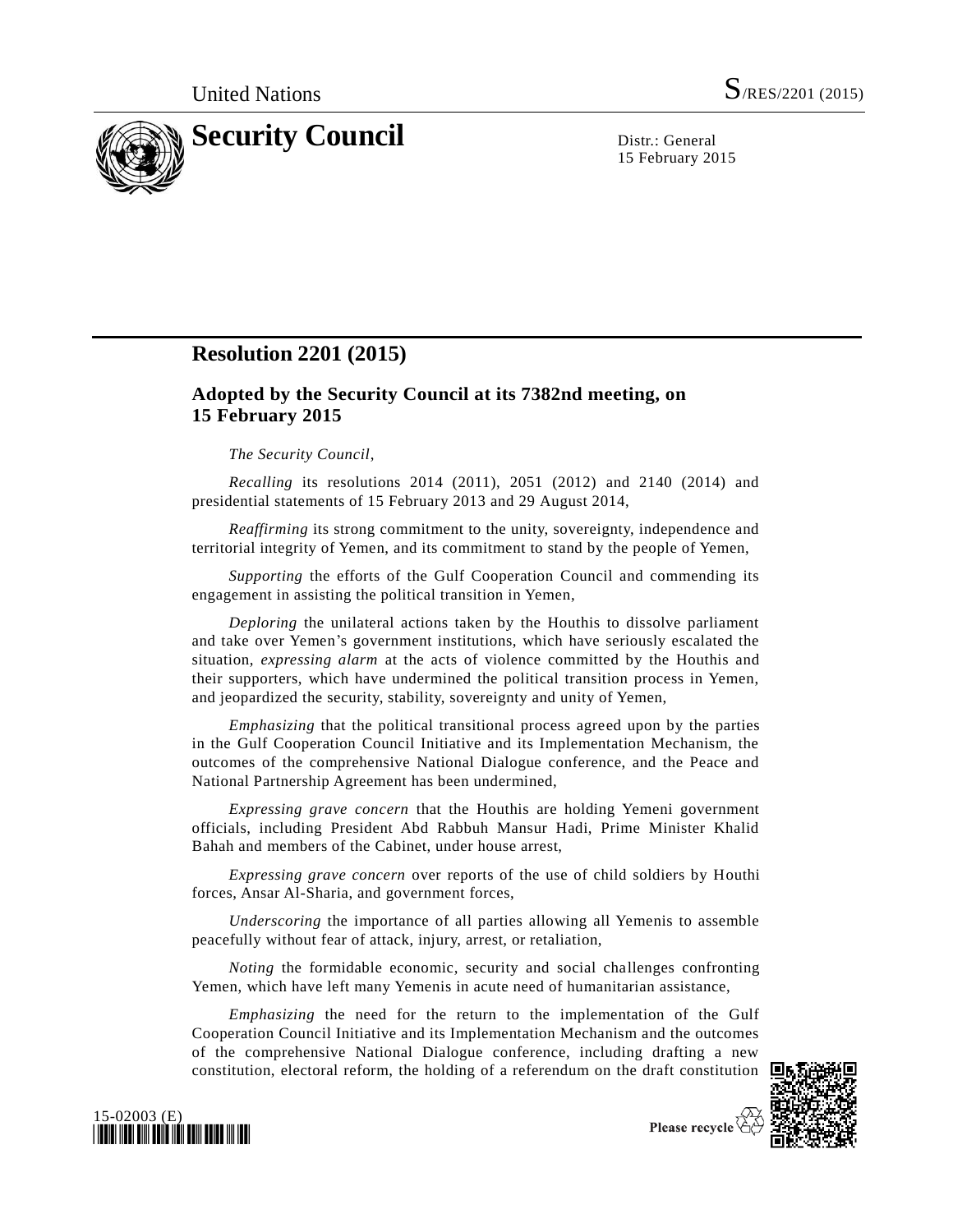and timely general elections, to avoid further deterioration of the humanitarian and security situation in Yemen,

*Reiterating* the need for comprehensive, independent and impartial investigations consistent with international standards into alleged human rights violations and abuses in line with the outcomes of the comprehensive National Dialogue Conference, the Gulf Cooperation Council Initiative and its Implementation Mechanism, to ensure full accountability,

*Stressing* that the solution to the situation in Yemen is through a peaceful, inclusive, orderly and Yemeni-led political transition process that meets the legitimate demands and aspirations of the Yemeni people for peaceful change and meaningful political, economic and social reform, as set out in the Gulf Cooperation Council Initiative and Implementation Mechanism, the outcomes of the comprehensive National Dialogue Conference, and the Peace and National Partnership Agreement, and in this regard *reaffirms* its full support for, and commitment to, the efforts of the Special Advisor of the Secretary-General on Yemen, Mr. Jamal Benomar,

*Condemning* the growing number of attacks carried out or sponsored by Al-Qaida in the Arabian Peninsula, and expresses its determination to address this threat in accordance with the Charter of the United Nations and international law including applicable human rights, refugee and humanitarian law, and in this regard, through the Al-Qaida sanctions regime administered by the Committee pursuant to resolutions 1267 (1999) and 1989 (2011) and *reiterates* its readiness, under the above-mentioned regime, to sanction further individuals, groups, undertakings and entities who do not cut off all ties to Al-Qaida and associated groups,

*Expressing concern* at the ability of Al-Qaida in the Arabian Peninsula to benefit from the deterioration of the political and security situation in Yemen, mindful that any acts of terrorism are criminal and unjustifiable regardless of their motivation, whenever, wherever and by whomsoever committed,

*Recalling* its determination in resolution 2140 (2014) that the situation in Yemen constitutes a threat to international peace and security,

1. *Strongly deplores* actions taken by the Houthis to dissolve parliament and take over Yemen's government institutions, including acts of violence;

2. *Reiterates* its call for all parties in Yemen to adhere to resolving their differences through dialogue and consultation, reject acts of violence to achieve political goals, and refrain from provocation and all unilateral actions to undermine the political transition;

3. *Expresses grave concern* over the takeover by the Houthis of state media outlets and rejects the use of the media to incite violence;

4. *Strongly calls upon* all parties, in particular the Houthis, to abide by the Gulf Cooperation Council Initiative and its Implementation Mechanism, the outcomes of the comprehensive National Dialogue conference, and the Peace and National Partnership Agreement and its security annex, which provide for a Yemeniled democratic transition;

5. *Urges* all parties, in particular the Houthis, to accelerate inclusive United Nations-brokered negotiations, to continue the political transition in order to reach a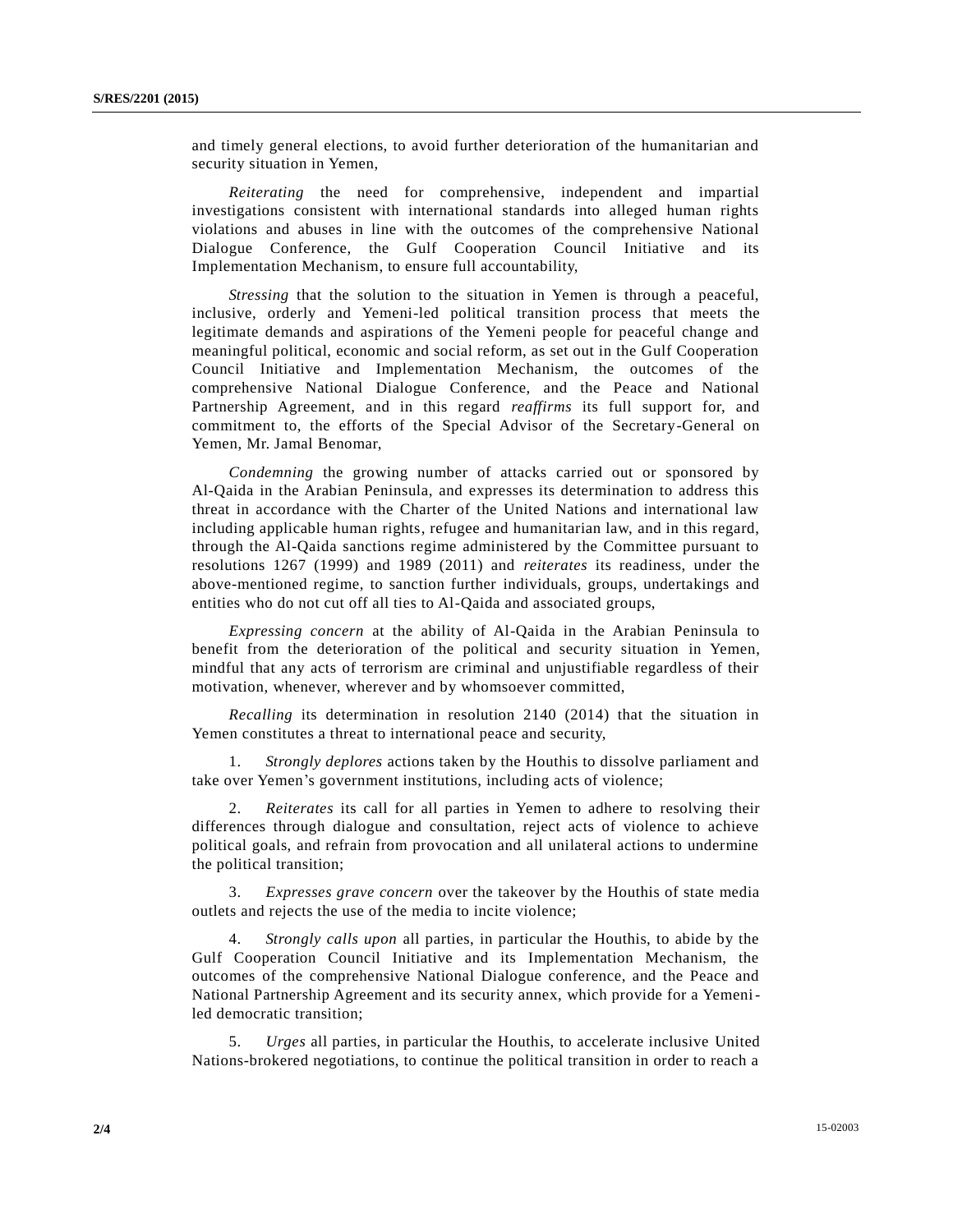consensus solution in accordance with the Gulf Cooperation Council Initiative and its Implementation Mechanism, the outcomes of the comprehensive National Dialogue conference, and the Peace and National Partnership Agreement and its security annex, and to implement it;

6. *Urges* all parties to agree upon and announce publicly dates for completing the constitutional consultation process, to hold a referendum on the constitution, and to conduct elections under the new electoral law pursuant to the new constitution;

7. *Demands* that the Houthis immediately and unconditionally:

(a) engage in good faith in the United Nations-brokered negotiations;

(b) withdraw their forces from government institutions, including in the capital Sana'a, and normalize the security situation in the capital and other provinces, and relinquish government and security institutions;

(c) safely release President Hadi, Prime Minister Bahah, members of the Cabinet and all individuals under house arrest or arbitrarily detained;

(d) refrain from further unilateral actions that could undermine the political transition and the security of Yemen;

8. *Demands* that all parties in Yemen cease all armed hostilities against the people and the legitimate authorities of Yemen and relinquish the arms seized from Yemen's military and security institutions, in accordance with the Peace and National Partnership Agreement and its security annex;

9. *Calls on* all member States to refrain from external interference which seeks to foment conflict and instability and instead to support the political transition;

10. *Calls on* all parties to abide by commitments to ensure the security of the diplomatic community and its premises;

11. *Requests* the Secretary-General to continue his good offices role, *notes* with appreciation the work of his Special Adviser, Jamal Benomar, *stresses* the importance of the United Nations close coordination with international partners, including the Gulf Cooperation Council, Group of Ambassadors in Sana 'a, and other actors, in order to contribute to the successful transition;

12. *Further requests* the Secretary-General to continue to coordinate assistance from the international community in support of the transition, and to propose options for strengthening the office of the Special Adviser to enable him to fulfil his mandate, including on United Nations assistance for finalizing and adopting the draft constitution, undertaking electoral reform, holding general elections, and creating mechanisms for disarmament, demobilization and reintegration as well as security sector reform;

13. *Requests* the Secretary-General to report on the implementation of this resolution, and to continue to report on developments in Yemen, including on the implementation of the Gulf Cooperation Council Initiative and its Implementation Mechanism, the outcomes of the comprehensive National Dialogue conference, and the Peace and National Partnership Agreement and its security annex within 15 days after the date of adoption of this resolution and every 60 days thereafter;